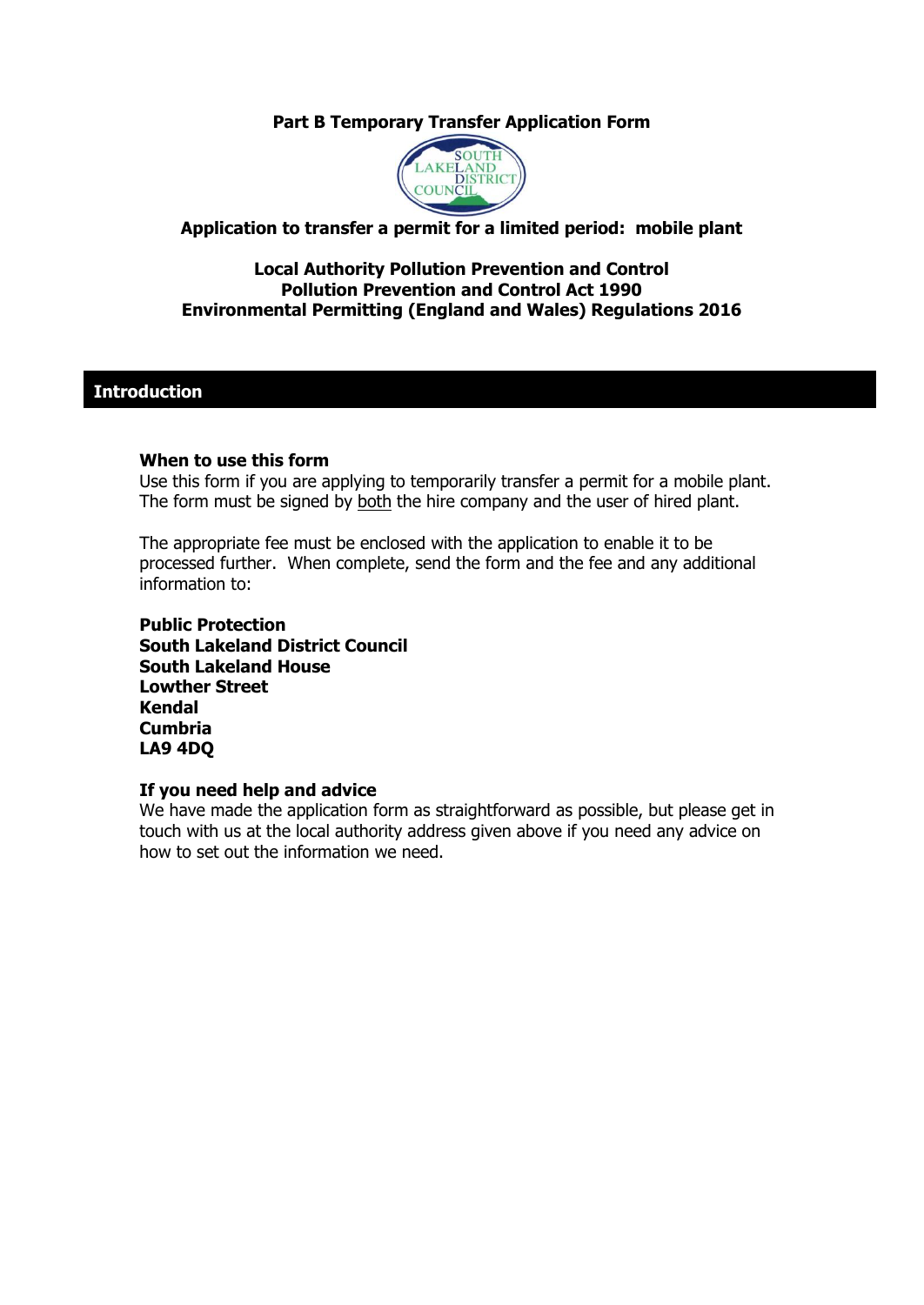| LAPPC application form: to be completed by the operator |                   |               |  |  |  |
|---------------------------------------------------------|-------------------|---------------|--|--|--|
| For Local Authority use                                 |                   |               |  |  |  |
| Application reference                                   | Officer reference | Date received |  |  |  |

| 1. | Type of mobile plant (eg 'mark-3 crusher made by XYZ') |
|----|--------------------------------------------------------|
| 2. | Address of where the plant will be used                |
|    |                                                        |
|    |                                                        |
|    |                                                        |
| З. |                                                        |
| 4. |                                                        |
|    |                                                        |
|    |                                                        |
| 5. |                                                        |
|    |                                                        |
|    | Registered office address                              |
|    |                                                        |
|    |                                                        |
|    |                                                        |
|    |                                                        |
|    |                                                        |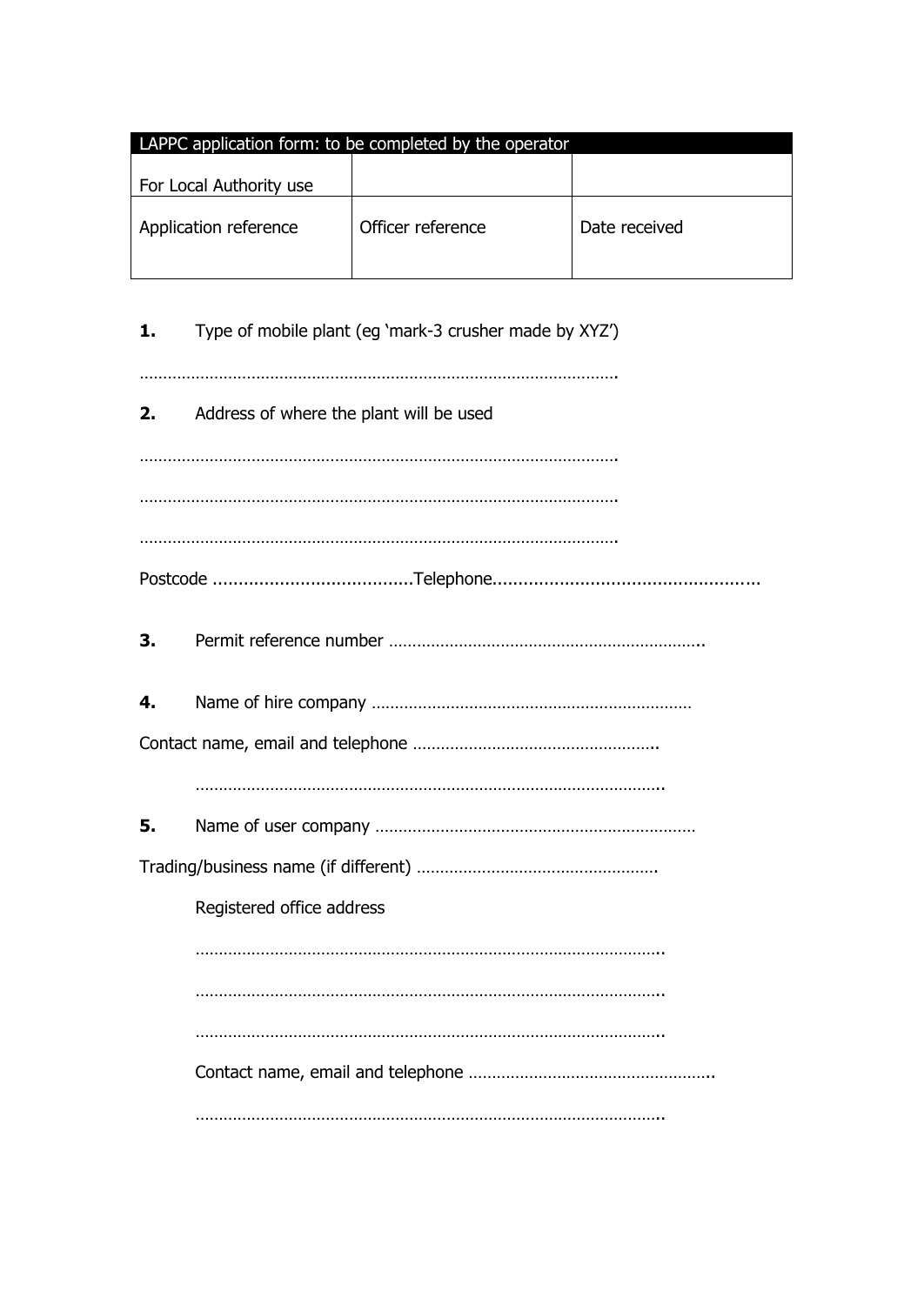**6.** Dates (and times) when the requested transfer will take effect and will cease to have effect

start date and time…..………………………………………………………

end date and time…………………………………………………………...

At the expiry of this fixed period this transfer will cease to have effect and the permit which is the subject of this transfer will revert to the hire company.

**7.** Has the user previously hired mobile crushing or screening plant from this hire company?

Yes/No

If yes, what was

- a) the date of the last hire ……………………………….
- b) the local authority to which a transfer application was made

…………………………………………………………………..

**8.** Please state the amount enclosed as a fee for this application.

£…………. (cheques should be made payable to South Lakeland District Council).

**9.** Is there any information in the application that you wish to justify being kept from the public register on the grounds of commercial or industrial confidentiality?

Yes/No

If Yes, please provide full justification, considering the definition of commercial confidentiality within the EP Regulations.

## **10. Data protection and offences**

The information you give will be used by the local authority to process your application. It will be placed on the relevant public register and used to monitor compliance with the permit conditions. We may also use and or disclose any of the information you give us in order to:

- consult with the public, public bodies and other organisations,
- carry out statistical analysis, research and development on environmental issues,
- provide public register information to enquirers,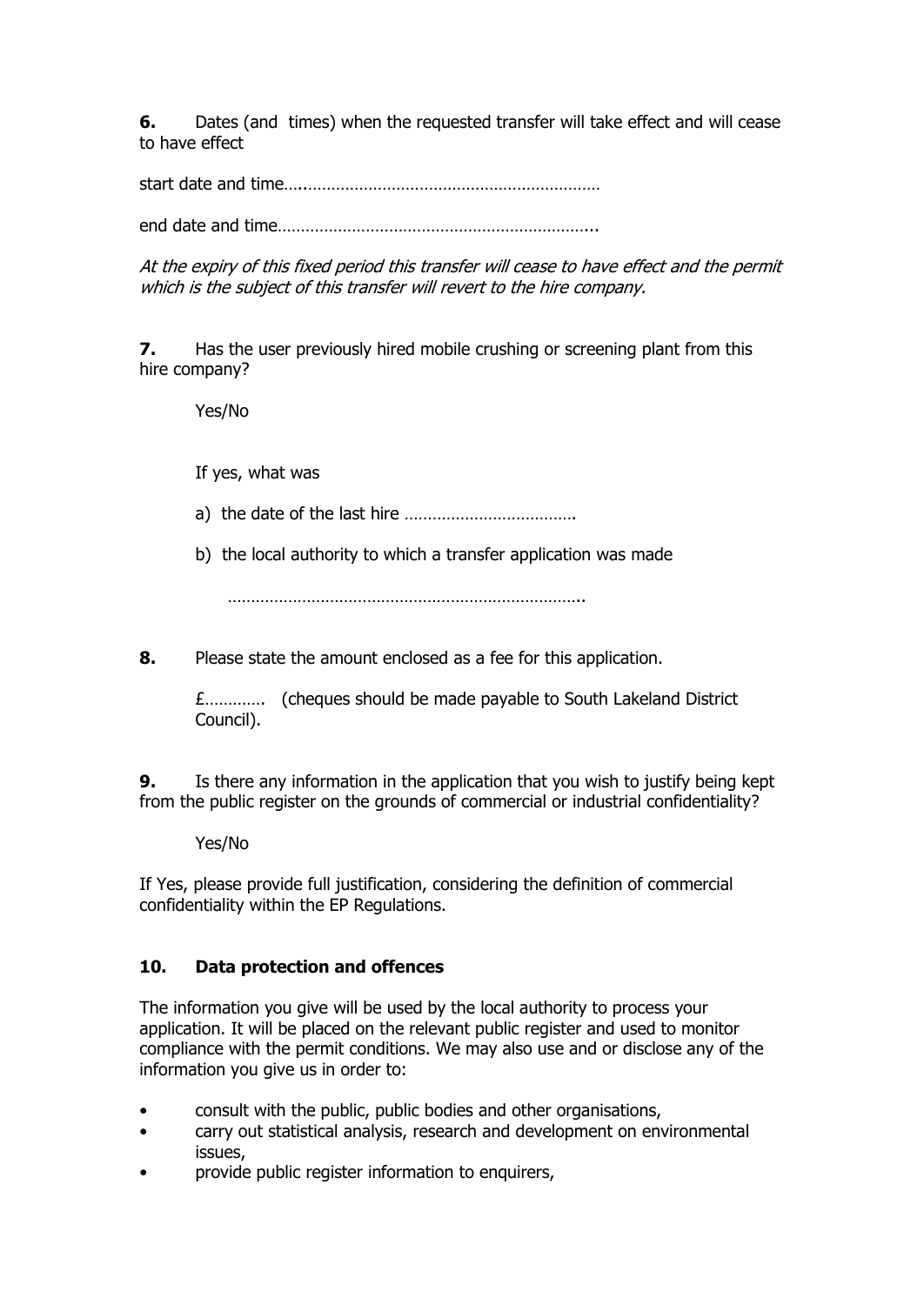- make sure you keep to the conditions of your permit and deal with any matters relating to your permit
- investigate possible breaches of environmental law and take any resulting action,
- prevent breaches of environmental law,
- offer you documents or services relating to environmental matters,
- respond to requests for information under the Freedom of Information Act 2000 and the Environmental Information Regulations 2004 (if the Data Protection Act allows)
- assess customer service satisfaction and improve our service.

We may pass on the information to agents/ representatives who we ask to do any of these things on our behalf.

It is an offence under regulation 38 of the EP Regulations, for the purpose of obtaining a permit (for yourself or anyone else) to:

- make a false statement which you know to be false or misleading in a material particular,
- recklessly make a statement which is false or misleading in a material particular.

If you make a false statement

- we may prosecute you, and
- if you are convicted, you are liable to a fine or imprisonment (or both).

If the user company contravenes the conditions of the permit at any time when it is transferred to them

- we may prosecute you, and
- if you are convicted, you are liable to a fine or imprisonment (or both).

### **11. Declaration by proposed user: previous offences (delete whichever is inapplicable)**

I/We certify

### **FITHFR**

No offences have been committed in the previous five years which are relevant to my/our competence to operate this mobile plant in accordance with the EP Regulations.

No formal enforcement action has been undertaken, or written warnings received, in the 12 months before the date of this application about a) failure to comply with conditions relating to the operation of any mobile plant, or b) operating without the plant being subject to a relevant environmental permit.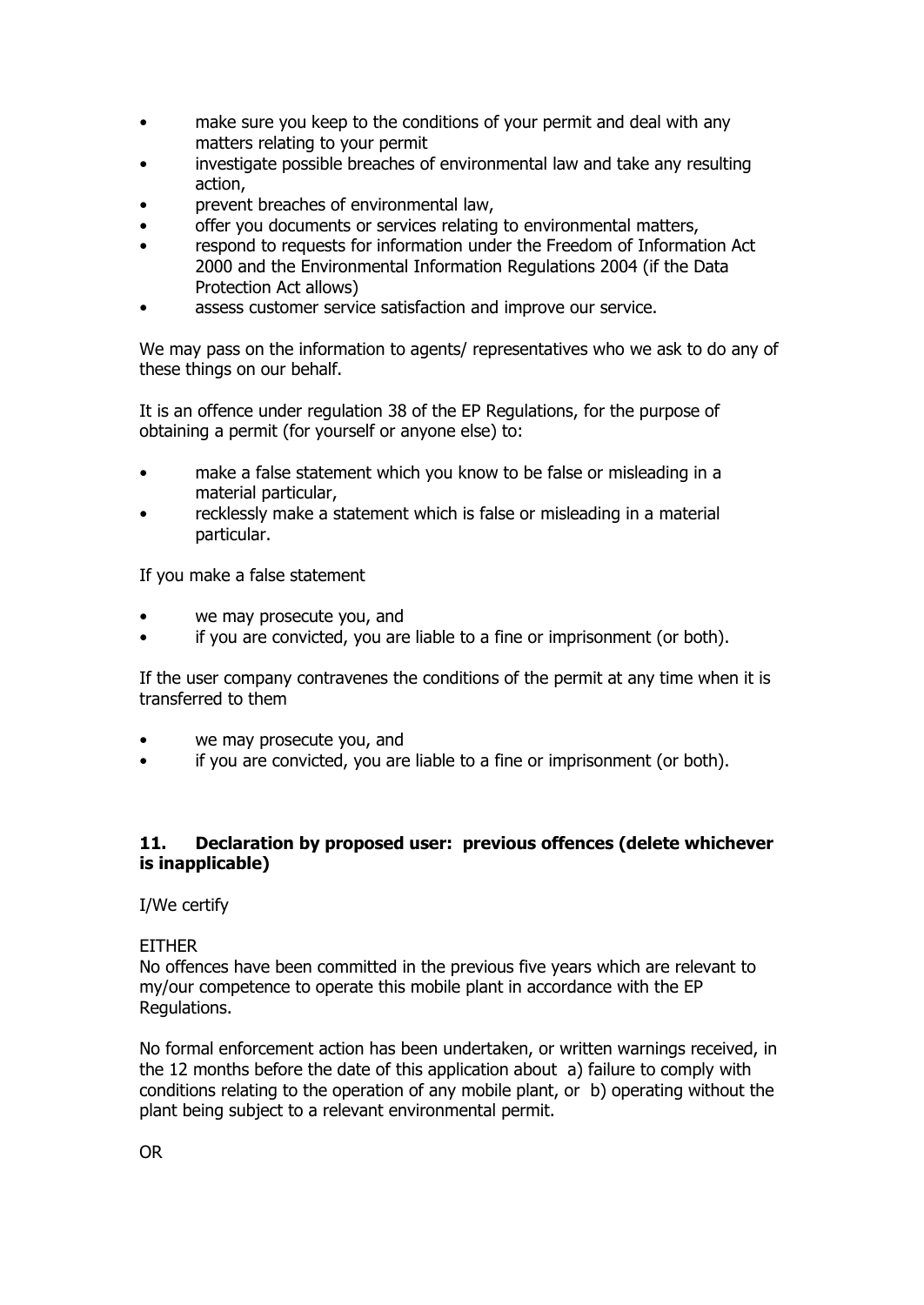A. The following offences have been committed in the previous five years which may be relevant to my/our competence to operating this installation in accordance with the Regulations:

B. The following formal enforcement action has been undertaken/written warnings received in the 12 months before the date of this application about either a) failure to comply with conditions relating to the operation of any mobile plant, or b) operating without the plant being subject to a relevant environmental permit.

…………………………………………………………………………………………

…………………………………………………………………………………………

| Date |
|------|

# **12. Declaration - signature of hire company\***

I/We certify that the information in this application supplied by us as the permitholder company is correct. I/We apply for a transfer of our existing permit in respect of the particulars described in this joint transfer application.